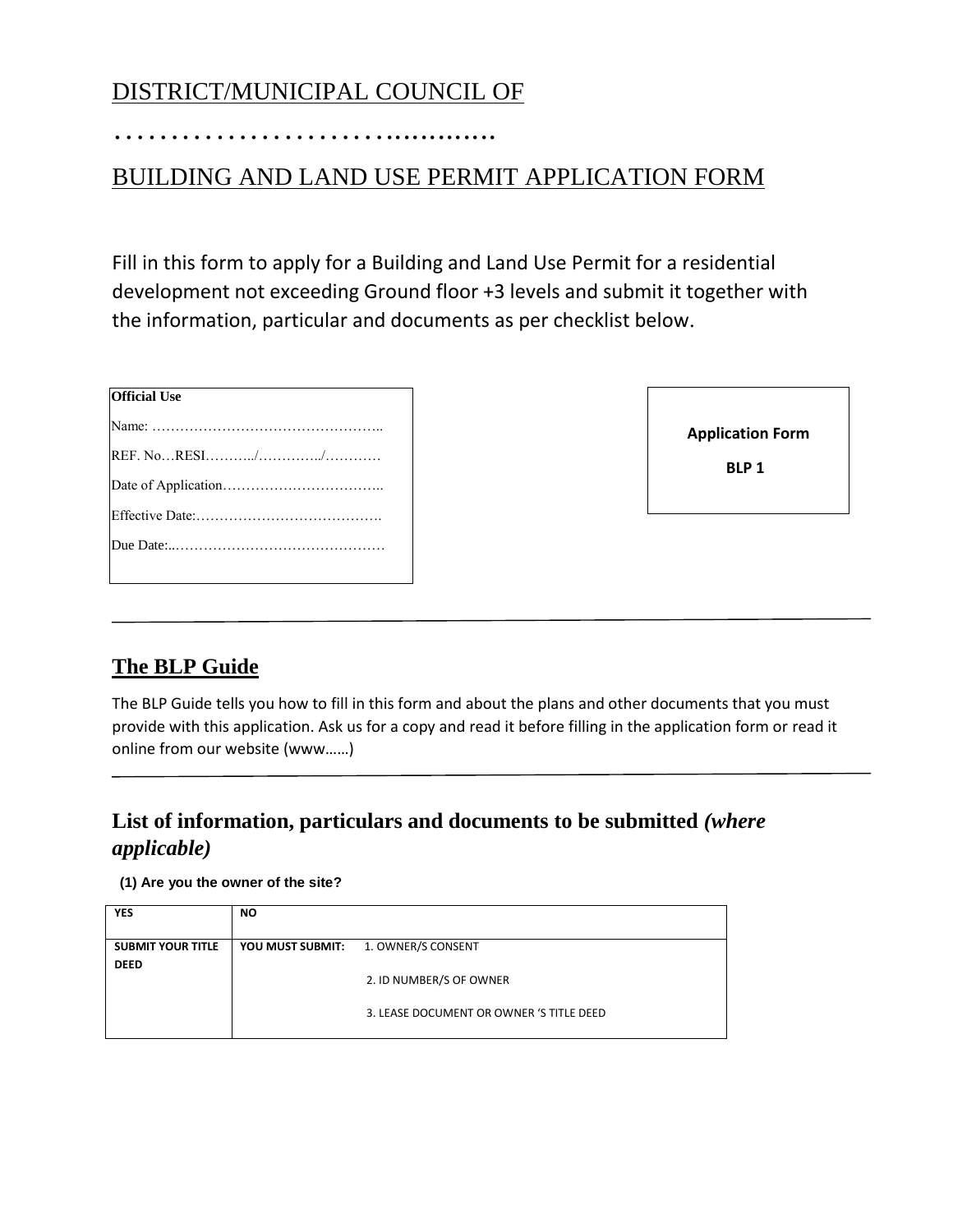#### **(2) SUBMIT 3 SETS OF BUILDING PLANS INCLUDING:**

| <b>LOCATION PLAN</b>                              |
|---------------------------------------------------|
| SITE PLAN                                         |
| <b>LAYOUT PLAN</b>                                |
| <b>SECTION PLAN</b>                               |
| <b>ELEVATION PLAN</b>                             |
| <b>STRUCTURAL DETAILS</b>                         |
| <b>SURVEY PLAN</b>                                |
| CONTOUR PLAN (WHERE LAND IS SLOPY)                |
| CONTEXT PLAN (FOR PROJECTS OF MORE THAN 10 UNITS) |

#### **(3) CLEARANCE TO BE SUBMITTED:**

ROAD DEVELOPMENT AUTHORITY CLERANCE IF SITE IS SITUATED ALONG MOTORWAY OR A or B ROAD

CLEARANCE OF FORESTRY SERVICE IF LAND BORDERS A MOUNTAIN RESERVE OR A RIVER, RIVULET OR FEEDER

URBAN TRANSPORT PROGRAMME SECRETARIAT CLEARANCE(Where land is along ex-railway track)

Dept of CIVIL AVIATION CLEARANCE( Where airport constraint zones apply)

LAND CONVERSION PERMIT

NOTARY'S CERTIFICAT/ATTESTATION OR SWORN AFFIDAVITE FOR EXEMPTION FROM LAND CONVERSION

#### **(4) DOCUMENTS TO BE SUBMITTED (***where appropriate***):**

CONSENT FROM USUFRUCT

NEIGHBOUR'S/S CONSENT

NUMBER OF NATIONAL IDENTITY CARD OF NEIGHBOURS

NUMBER OF NATIONAL IDENTITY CARD OF APPLICANT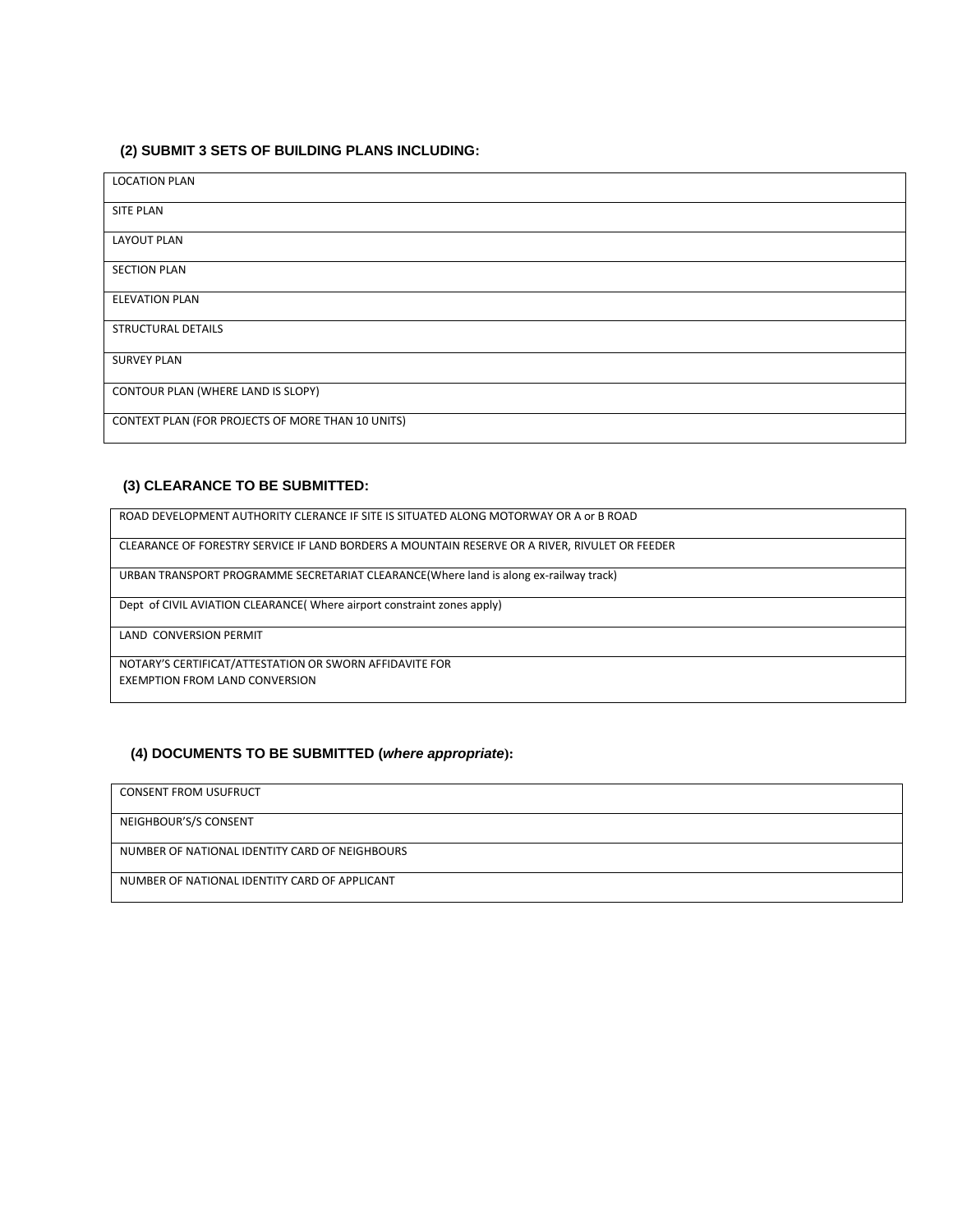### **BLP 1 – APPLICATION FORM**

# **PART A**: **Application and Site Details**

| 1. Applicant's Name<br><b>Address and Contact</b>   | Title Mr. $\Box$<br>Mrs. $\Box$<br>Miss. $\Box$<br>Hrs. $\Box$                                                                                                                                                                                     |
|-----------------------------------------------------|----------------------------------------------------------------------------------------------------------------------------------------------------------------------------------------------------------------------------------------------------|
| <b>Details</b>                                      |                                                                                                                                                                                                                                                    |
|                                                     |                                                                                                                                                                                                                                                    |
|                                                     |                                                                                                                                                                                                                                                    |
|                                                     |                                                                                                                                                                                                                                                    |
| We will post any correspondence                     |                                                                                                                                                                                                                                                    |
| to this address                                     |                                                                                                                                                                                                                                                    |
|                                                     |                                                                                                                                                                                                                                                    |
|                                                     |                                                                                                                                                                                                                                                    |
|                                                     |                                                                                                                                                                                                                                                    |
|                                                     |                                                                                                                                                                                                                                                    |
| 2. Where is your site<br>located?                   |                                                                                                                                                                                                                                                    |
|                                                     |                                                                                                                                                                                                                                                    |
| Is your site sewered?<br>Is the site located within | Yes/No (Delete as appropriate)                                                                                                                                                                                                                     |
|                                                     |                                                                                                                                                                                                                                                    |
| a morcellement?                                     | Yes/No<br>(Delete as appropriate)                                                                                                                                                                                                                  |
| 3. Are you the owner<br>of the site of proposed     |                                                                                                                                                                                                                                                    |
| development?                                        | $\Box$<br><b>YES</b><br>N <sub>O</sub>                                                                                                                                                                                                             |
|                                                     | If NO                                                                                                                                                                                                                                              |
|                                                     |                                                                                                                                                                                                                                                    |
|                                                     |                                                                                                                                                                                                                                                    |
|                                                     | ID No. of owner(s) $\dots$<br>Date                                                                                                                                                                                                                 |
|                                                     | If you are signing on the owner's behalf as their legal<br>representative, please state your legal authority under and attach<br>documentary evidence (e.g. Power of Attorney, written consent)<br>Attach separate sheet if space is insufficient. |
|                                                     |                                                                                                                                                                                                                                                    |
| 4. Description of<br>proposed development           |                                                                                                                                                                                                                                                    |
|                                                     |                                                                                                                                                                                                                                                    |